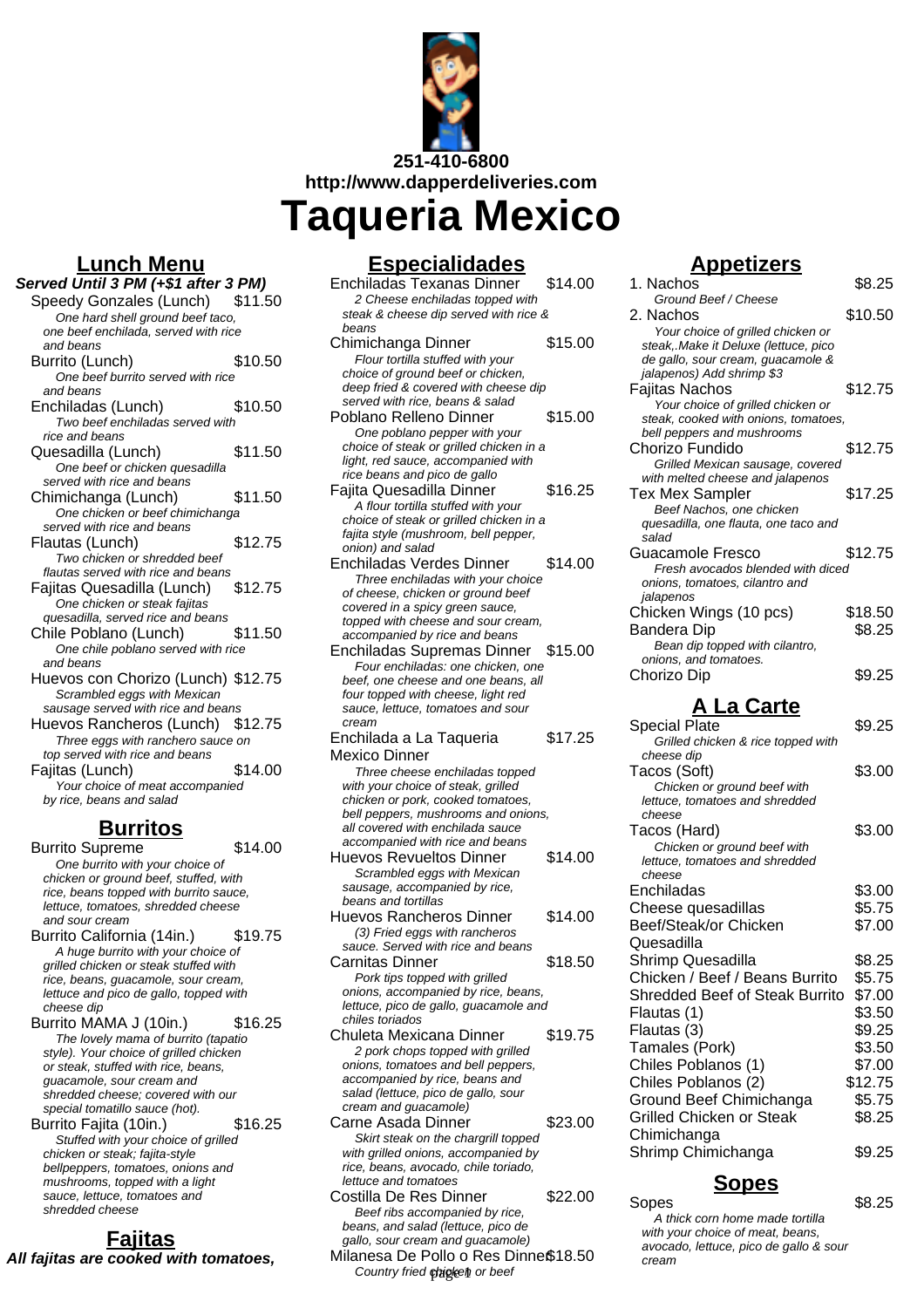**onions, bell peppers and mushrooms, served on a skillet, accompanied by rice, beans and salad (lettuce pico de gallo, guacamole and sour cream) with your choice of flour or corn**

| with your choice or hour or com         |         |
|-----------------------------------------|---------|
| tortillas                               |         |
| Fajitas Taqueria Mexico                 | \$22.00 |
| (Steak, chicken, shrimp and             |         |
| chorizo)                                |         |
| Fajita Mix                              | \$22.00 |
| (Steak, chicken and shrimp)             |         |
| Fajitas                                 | \$17.25 |
| Your choice of grilled chicken or       |         |
| steak                                   |         |
| Molcajete                               | \$23.00 |
| Cooked with steak, chicken,             |         |
| shrimp, bell peppers, onions and        |         |
| tomatoes, served with rice, beans,      |         |
| sliced avocadoes, fresh cheese and      |         |
| grilled cactus and salad (lettuce, pico |         |
| de gallo, guacamole and sour cream)     |         |
| Alambre                                 | \$19.75 |
| Steak sauteed with red and yellow       |         |
| peppers & onions, topped with           |         |
| Oaxaca cheese, served with tortillas    |         |
| Parrillada                              |         |
| 2 Chicken pieces, 2 pork ribs, 2        |         |
| beef ribs, 1 skirt steak, chorizo. All  |         |
| that with 2 plates of rice 7 beans,     |         |
| mexican cheese, grilled cactus 7        |         |
| jalapenos and salad.                    |         |

#### **Mexican Tacos**

**Served with cilantro, onion, limes and radishes**

| Asada - Beef Steak Taco            | \$3.50 |
|------------------------------------|--------|
| Pollo - Chicken Taco               | \$3.50 |
| Al Pastor - Sauteed Pork Taco      | \$3.50 |
| Carnitas - Fried Pork Taco         | \$3.50 |
| Lengua - Beef Tongue Taco          | \$4.75 |
| Barbacoa - Shredded Beef           | \$3.50 |
| Taco                               |        |
| Chorizo - Sausage Taco             | \$3.50 |
| <b>Chicarron - Fried Pork Skin</b> | \$3.50 |
| Taco                               |        |
| Tripa - Beef Tripe Taco            | \$3.50 |
| Cachete - Beef Cheek Taco          | \$3.50 |
| Camaron - Shrimp Taco              | \$4.75 |
| Campenchano - Beef or              | \$4.75 |
| Sausage Taco                       |        |
|                                    |        |

#### **Vegetarian Dishes**

| Vegetarian Taco Salad                | \$9.25  |
|--------------------------------------|---------|
| Vegetarian Fajita Taco Salad \$11.50 |         |
| Vegetarian Fajita Quesadilla \$11.50 |         |
| Vegetarian Fajitas                   | \$14.00 |
| Mix Veggies                          | \$7.00  |

#### **Seafood**

Camarones al Mojo de Ajo \$20.75 Buttered shrimp seasoned with a special garlic sauce accompanying rice, beans and a salad ( guacamole, lettuce and pico)

- Camarones a la Diabla \$20.75 Shrimp cooked in a special sauce (hot), accompanied by rice, beans and a salad
- Cocktail de Camarones \$19.75 Shrimp in a special cocktail sauce, blended with diced onions, tomatoes, avocado and cilantro, topped with avocado slices, served with corn tostada
- Ceviche de Camarones \$17.25 Shrimp cooked in a lime juice, blended with diced tomatoes, onions, jalapenos and cilantro, topped with avocado slices, served with corn

| steak, accompanied by rice, beans,                                      |         |
|-------------------------------------------------------------------------|---------|
| avocado, lettuce and pico de gallo                                      |         |
| Special Dinner                                                          | \$22.00 |
| $(1)$ Sope, $(1)$ chile poblano, $(1)$                                  |         |
| taco and (1) tamale. Served with rice                                   |         |
| and beans.                                                              |         |
| Hamburguesa Mexicana Dinner\$14.00                                      |         |
|                                                                         |         |
| Beef patty served with American<br>cheese, lettuce, tomatoes, pineapple |         |
| and onions, accompanied by french                                       |         |
| fries                                                                   |         |
|                                                                         |         |
| Tacos Campechanos Dinner                                                | \$16.25 |
| Three steak and chorizo corn tacos                                      |         |
| accompanied by rice and beans                                           |         |
| Tamales Deluxe Dinner                                                   | \$12.75 |
| Two tamales topped with sour                                            |         |
| cream, beans, lettuce, cheese and                                       |         |
| pico de gallo                                                           |         |
| Flautas Mexicanas Dinner                                                | \$16.25 |
| Three deep fried rolled corn                                            |         |
| tortillas stuffed with your choice of                                   |         |
| shredded beef or chicken, topped                                        |         |
| with lettuce, cheese, guacamole,                                        |         |
| sour cream and pico de gallo                                            |         |
| Bistek a La Mexicana Dinner                                             | \$22.00 |
| Skirt steak on the chargrill, topped                                    |         |
| with grilled onions, tomatoes and bell                                  |         |
| pepper, accompanied by rice, beans                                      |         |
| and salad (lettuce, pico de gallo, sour                                 |         |
| cream and guacamole)                                                    |         |
| Bistek Encebollado Dinner                                               | \$22.00 |
| Chargrilled skirt steak topped with                                     |         |
| grilled onions. Served with rice,                                       |         |
| beans and salad.                                                        |         |
| Chuleta Ahumada Dinner                                                  | \$19.00 |
| Two smoked pork chops,                                                  |         |
| accompanied with rice, beans and                                        |         |
| salad (lettuce, guacamole, sour                                         |         |
| cream and pico de gallo)                                                |         |
| Pollo a La Parrilla Dinner                                              | \$14.00 |
| Grilled chicken accompanied with                                        |         |
| rice, beans and salad (lettuce, pico                                    |         |
| de gallo. sour cream, cheese and                                        |         |
| guacamole)                                                              |         |

- Pollo Cancun Dinner \$19.75 Grilled chicken and shrimp cooked with sauteed mushrooms, covered with cheese dip, accompanied with rice and salad (lettuce and gallo de gallo)
- Guisado De Chicarron Dinner \$16.25 Fried pork skin cooked in a special sauce (hot) accompanied by rice beans and pico de gallo
- Costilla De Puerco Dinner \$19.75 Pork ribs, accompanied by rice beans and salad (lettuce, pico de gallo, sour Cream and guacamole)
- Chuletas Encebollada Dinner \$19.75 Two pork chops topped with grilled onions, accompanied by rice, beans and salad (lettuce, pico de gallo, sour cream and guacamole and pico de gallo)
- Quesadilla Suprema Dinner \$16.25 A flour tortilla stuffed with your choice of steak or grilled chicken and cheese topped with lettuce, sour cream, guacamole and pico de gallo

## **Caldos Y Sopas**

| Caldo de Pollo                             | \$8.25  |
|--------------------------------------------|---------|
| Chicken, pico de gallo, avocado            |         |
| and rice in a chicken bowl                 |         |
| Caldo de Res                               | \$17.25 |
| Beef rib steak cooked with a               |         |
| variety of vegetables                      |         |
| Sopa de Tortilla                           | \$9.25  |
| A chicken broth with Mexican rice.         |         |
| fried tortilla strips, pico de gallo, sour |         |
| cream and Mexican cheese                   |         |
| Menudo                                     | \$16.25 |
| Traditional Mexican tripe in red           |         |
| hroth<br>page 2                            |         |

# **Chilaquiles**

Chilaquiles \$15.00 Pollo or res

# **Tortas**

Tortas \$14.00 Mexican sandwich with your choice of meat with beans, lettuce, pico de gallo, avocado & sour cream

#### **Dips**

| Queso Dip                                               | \$5.25 |
|---------------------------------------------------------|--------|
| Guacamole Dip                                           | \$4.75 |
| Bean Dip                                                | \$5.75 |
| Bandera Dip                                             | \$8.25 |
| Bean dip topped with cilantro,<br>onions, and tomatoes. |        |
| Beef Dip                                                | \$8.25 |
| <b>Side</b>                                             |        |
| <b>Tostones</b>                                         | \$3.50 |
| Rice                                                    | \$3.00 |
| Beans                                                   | \$3.00 |
| Avocado                                                 | \$2.50 |

| <b>RICE</b>            | აა.∪∪  |
|------------------------|--------|
| Beans                  | \$3.00 |
| Avocado                | \$2.50 |
| French Fries           | \$3.00 |
| Guacamole Salad        | \$7.00 |
| Mushrooms              | \$3.50 |
| <b>Shredded Cheese</b> | \$2.50 |
| Sour Cream             | \$1.25 |
| Guacamole              | \$2.25 |
| Limes                  | \$1.25 |
| <b>Cheese Dip</b>      | \$2.50 |
| Tortillas (3)          | \$1.25 |
| Onions                 | \$1.25 |
| Tomatoes               | \$1.25 |
| Cilantro               | \$1.25 |
| Lettuce                | \$1.25 |
| <b>Chile Toreados</b>  | \$2.25 |
| Pico de gallo          | \$1.25 |
| Sweet Plantain         | \$2.50 |
| Four Shrimps           | \$3.50 |

# **Kids Menu (Under 12)**

| ALL \$4.99                         |        |
|------------------------------------|--------|
| <b>Chicken Nuggets with Fries</b>  | \$5.75 |
| Cheeseburger with Fries            | \$5.75 |
| <b>Cheese Quesadilla with Rice</b> | \$5.75 |
| Cheese Quesadilla with Fries       | \$5.75 |
| Burrito with Rice & Beans          | \$5.75 |
| Enchilada Rice & Beans             | \$5.75 |
| Taco Rice & Beans                  | \$5.75 |
|                                    |        |

# **Postres**

| Churros                | \$4.75 |
|------------------------|--------|
| Sopapilla              | \$3.50 |
| Cheesecake Chimichanga | \$8.25 |